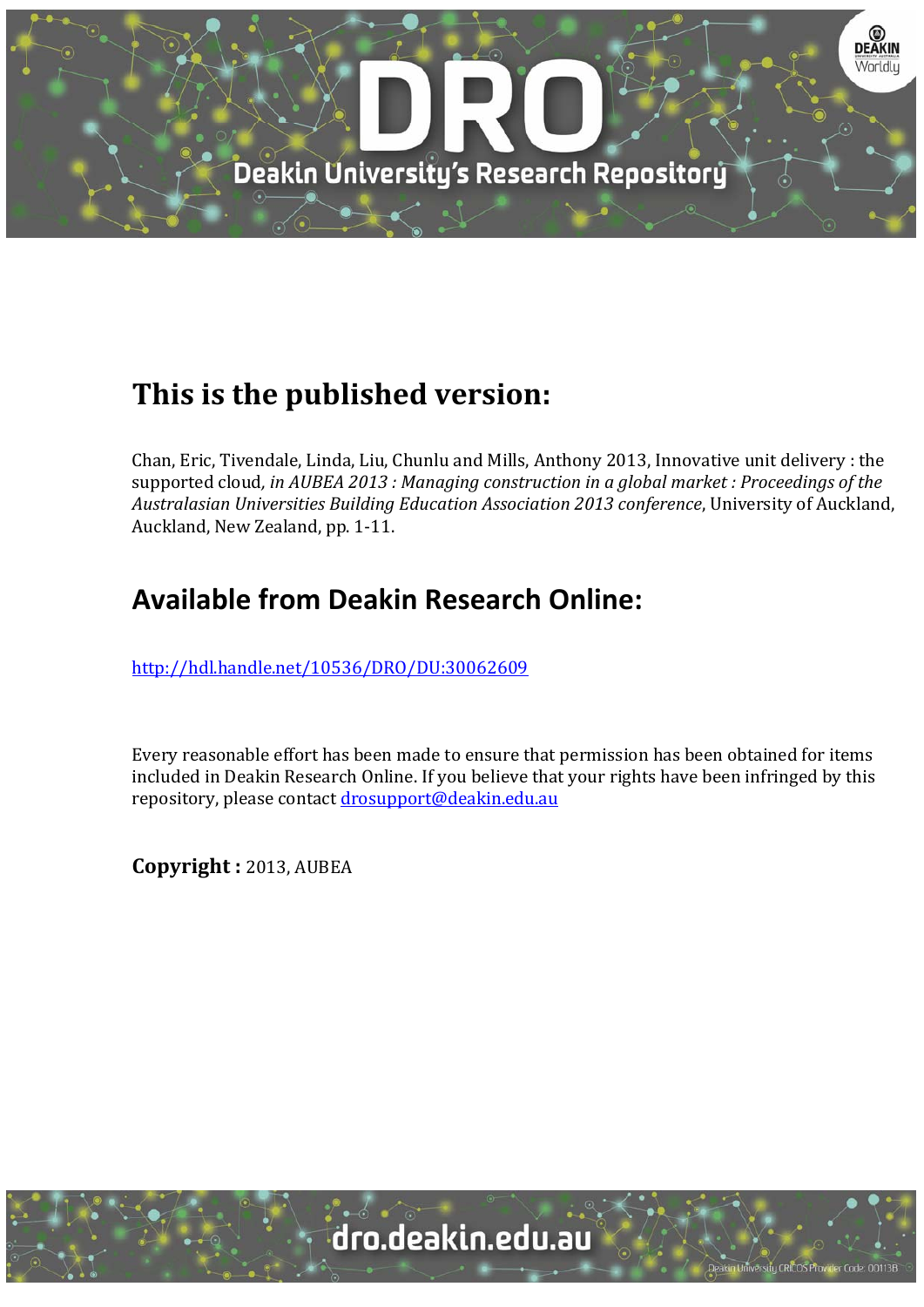# **Innovative Unit Delivery – The Supported Cloud**

*E. Chan, L. Tivendale, C. Liu and A. Mills<sup>1</sup>*

<sup>1</sup>Deakin University

[eric.chan@deakin.edu.au](mailto:eric.chan@deakin.edu.au)

#### **ABSTRACT**

Deakin University has recently moved to an academic calendar of three trimesters. This change aims to provide students with greater flexibility to plan their study around work or life commitments, create options for students to commence their degree and enable students to fast track their study. It has been found for students in the Bachelor of Construction Management that engagement and satisfaction during summer (Trimester 3) are less than when those same units are delivered during other trimesters. This research addresses the use of Supported Cloud learning to improve learning and the relationship with students. The School of Architecture and Built Environment used two units as case studies to examine different innovative unit delivery strategies that combined cloud and located learning. The research design included evaluation surveys, questionnaires, and semi-structured interviews as well as reflection by participating teachers. The findings show that students' results are improved when the cloud based learning is supported by well-developed resources, structured delivery and availability of some face-to-face contacts. This innovation will serve as a benchmark for Cloud delivery in the School in all trimesters.

*Keywords:* Flexible Delivery, Construction Management Education, Cloud Learning, Located Learning

# **INTRODUCTION**

Deakin University has a long history of delivering distance education. It was established in 1974 with a charter that specifically included responsibility for distance education at university level for the state of Victoria (Stacey & Visser 2005). Deakin's commitment to flexible education remains a core component of its current strategic plan: "LIVE the Future: Agenda 2020". Deakin aspires for 'a brilliant education, where students are and where they want to go' and supports each faculty to provide: 1. premium cloud and located learning; 2. course enhancement; 3. capacity building; 4. researching and evaluating teaching and learning.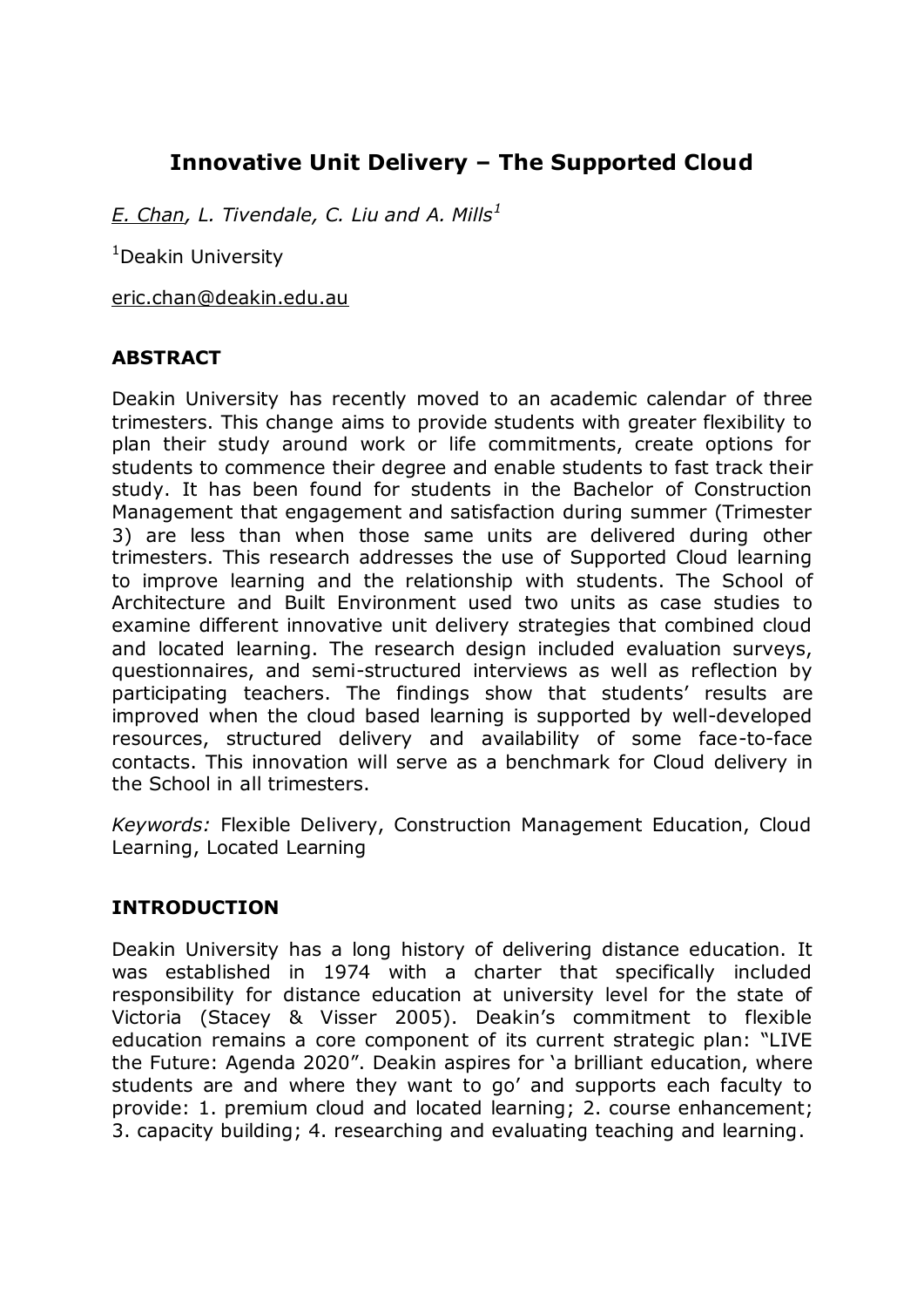The Strategic Teaching Enhancement Project (STEP) is part of Deakin's Course Enhancement Programme (CEP) and provided the platform for the School of Architecture and Built Environment (School A+B) to conduct action research into cloud supported learning in the Bachelor of Construction Management (BCM). STEP is a Deakin initiative to provide funding and resources with the aim to enhance and improve teaching in off campus (on-line) units, particularly those that were under-performing. The BCM offers nine core Units in Trimester 3 all of which are delivered off campus (on-line) mode with a range of delivery strategies. These Units are also offered in face to face mode during other trimesters. The School A+B applied for STEP funding to develop innovative programs for two units that showed student satisfaction in Trimester 3 that was less than when these units were delivered in other trimesters. The two units are Project Planning and Scheduling (SRM310) and Building Cost Planning (SRQ462), which have a high component of technical content.

# **LITERATURE REVIEW**

Deakin places great emphasis on flexible learning programs, and flexible delivery by on-line platforms is important in tertiary education. Using this delivery approach, students are able to adjust the pace of learning according to their own conditions, and learning is no longer restricted to inside the lecture theatre. In studying the architecture and construction management education in Australia, Tucker & Morris (2011) conclude that flexibility which is demanded by students is about pedagogy and delivery; whereas teachers are merely willing to offer flexibility in delivery. Thus, the focus is hinged on how knowledge is delivered to allow students flexibility when and where they can learn.

Van den Brande (1993) postulates three flexible delivery considerations as "enabling learners to learn when they want (frequency, timing, duration), how they want (modes of learning), and what they want (learners can define what constitutes learning to them)". "How" to learn is defined by "where" the learning is taking place and "what" is to be learned. This leads to a technology-based delivery system that fit the learning purpose. However, the applicability of different technologies and the configuration of technologies in delivery of the learning material will depend on the situation of the student and the content of material. There is a need to formulate the smartest strategy in deciding an innovative flexible delivery and learning approach.

Course delivery is usually either on- or off- campus. On-campus delivery mostly relies on traditional face-to-face interaction while off-campus (online) delivery increasingly uses virtual class approach, i.e. e-learning. Ramsden (2003) states that two of the six principles in deciding effective strategies for tertiary education are "concern and respect for students and student learning" and "control and active engagement". Therefore,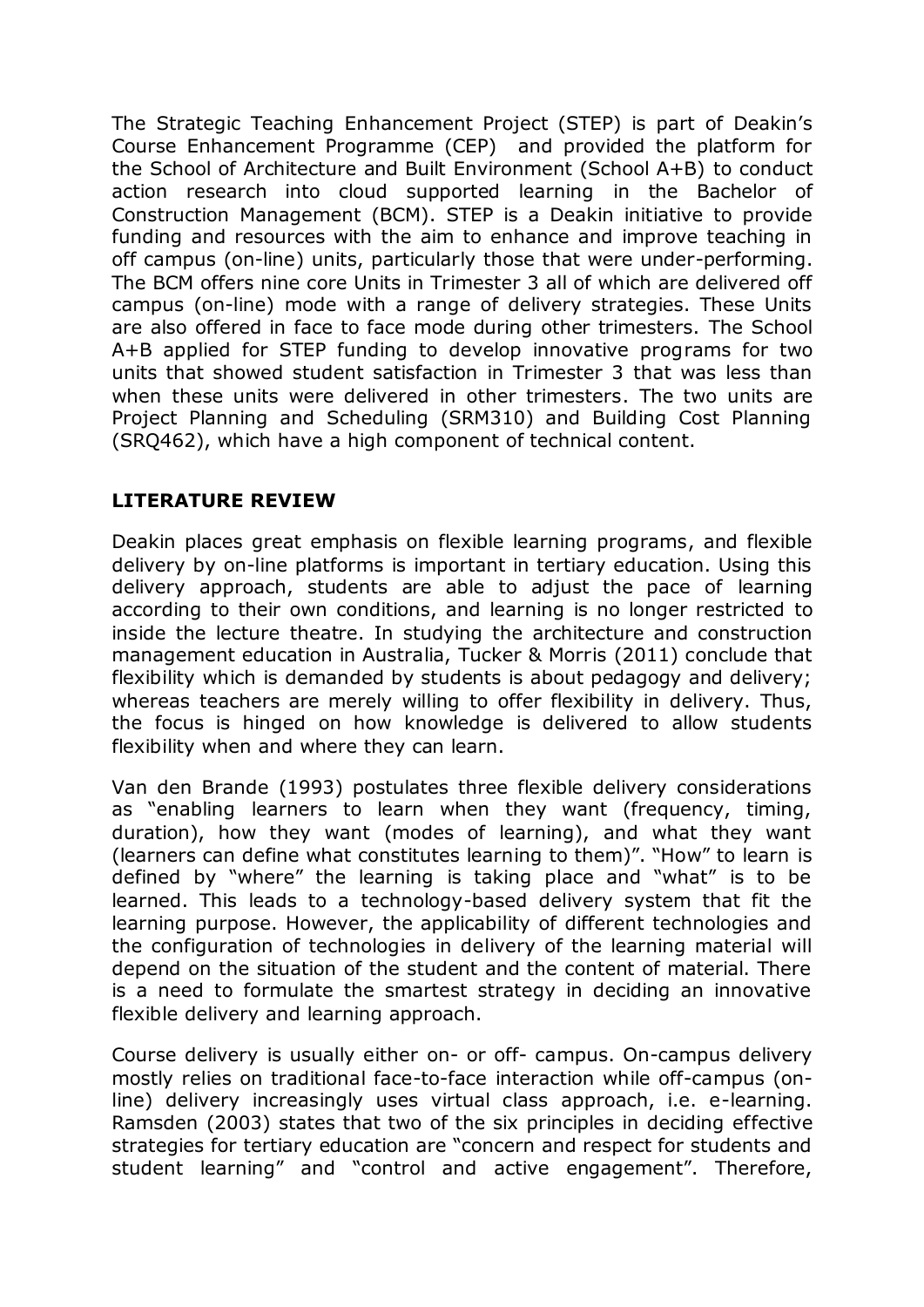university must consider students' needs and expectations when deciding a delivery approach with the aim of enhancing student's engagement in their study.

#### **Cloud Learning Supported by Face-to-Face Components**

McShane (2004) concludes that using e-learning mode can enhance relationships with students because information communication technology (ICT) can remove age and generation barriers, and provide for a more rapid response from lecturers to students. However, planning and teaching using e-learning are very conscious tasks.

However, the use of ICT in teaching and learning, particularly on-line modes; should not initiate a role shift for the lecturer that removes contact and interaction with students. Garrison (2011) states that successful e-learning depends on the ability of the educators to create learning environments that motivate students and facilitate meaningful and worthwhile learning activities and outcomes. The teacher who designs the right balance and blend of collaborative and individual learning activities, in cloud or located environment, is one of the key ingredients.

In studying the preference of a student cohort from the school of architecture, design and the built environment, Poon (2012) finds that blended learning, i.e. including cloud and located learning components, gives greater flexibility for student learning in terms of learning style and study pace. With the adoption of a wide range of delivery methods, blended learning can successfully improve students' experience and enhance their engagement. It is always important to ensure that blended learning is really "blended" and includes a good mix of delivery methods, both virtual and real. Face-to-face interaction with students is important as students require reassurance and on-going support from teachers. Therefore, provision of face-to-face support in cloud learning is required.

Therefore, the ideal strategy for a successful innovative delivery approach, using "cloud and located learning", should include both on-line and face-to-face components.

#### **RESEARCH DESIGN**

As part of the CEP, this research explores whether providing on-campus support for off-campus learning, i.e. "Innovative Delivery by Supported Cloud" can improve student engagement and outcomes. Design is based on action research principles to explore "why the students' engagement in Trimester 3 is poorer than other trimesters?", "how innovative delivery approach can improve such engagement" and subsequently "how the students' needs and expectations are addressed?" According to Yin (2003), "why" and "how" questions are more likely leading to the use of case studies. This is because such questions deal with operational links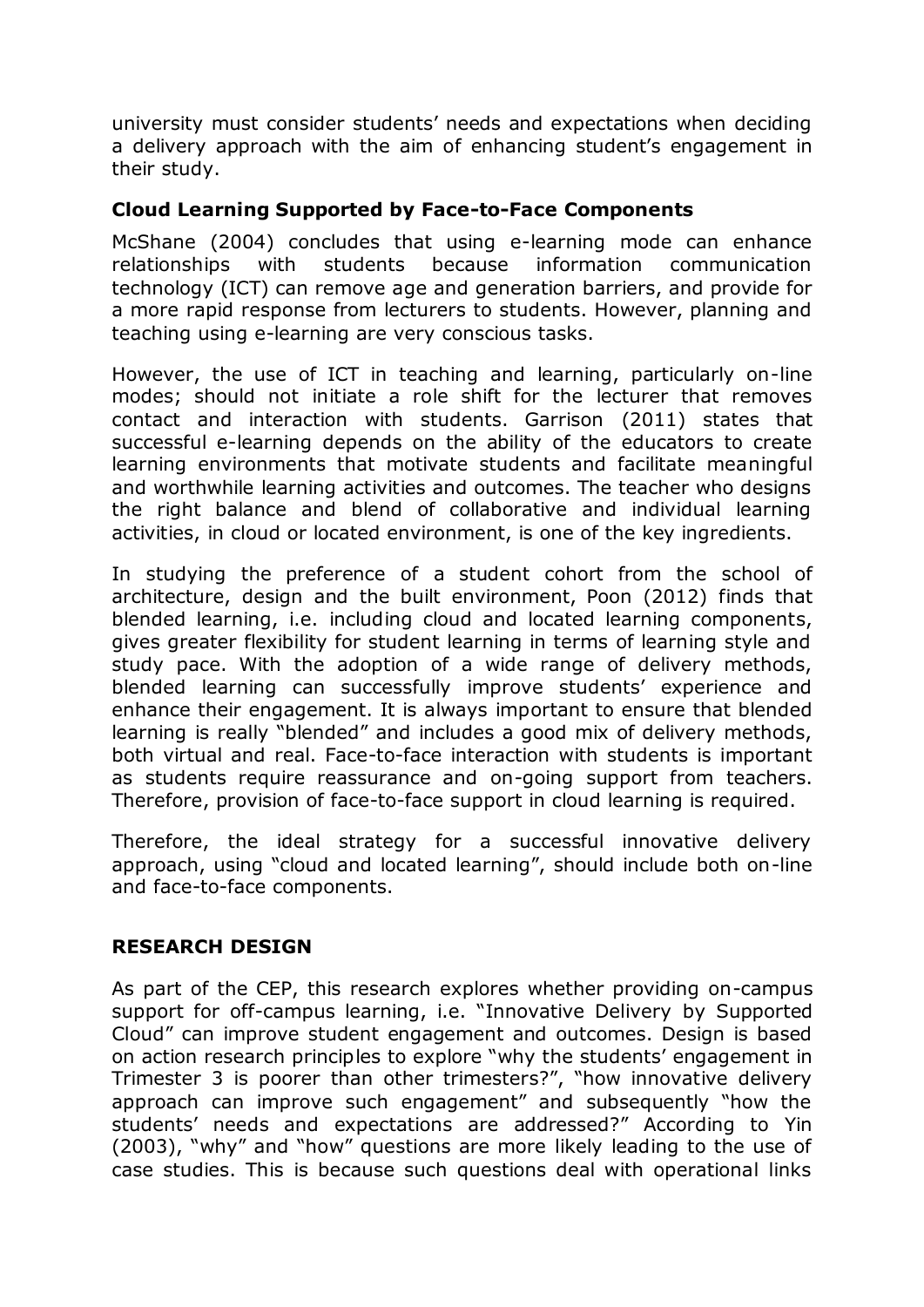needing to be traced over time, rather than mere frequencies or incidence. Yin (2003) also state that case study research can be performed using document, video or audio tape of interview, or surveying certain group of people about their experiences.

For the "why" question, a multiple-case study approach is preferred because evidence from multiple cases is often considered more compelling. Therefore, such study should include wider array of documentary information, in addition to conducting interviews. Only with replications would the findings be robust and worthy of continued investigation or interpretation (Yin 2003).

Regarding data collection, Yin (2012) suggests that there are six common source of evidence in doing case studies: direct observations, interviews, archival records, documents, participant-observation and physical artefacts. Regardless of source, this evidence can be qualitative and quantitative. In this research, qualitative data will be collected through open ended interview with students and questionnaire and opinion surveys.

Therefore, this research is an action case study by observations, interviews and reflections. According to Tomal (2010), the study will address the problem of low student satisfaction levels with two specific units delivered in Trimester 3. The intervention included: 1. additional face-to-face support in on-line delivery; 2. intensive lecture classes; 3. active participation of Discipline Leader, Course Leader, and Unit Chairs in engagement with students.

# **DATA COLLECTION**

Data was collected through a number of stages. At the commencement of Trimester 3, students were asked to provide qualitative comments on each unit in which they were enrolled, that are, SRQ462 and SRM310. Students were later invited to participate in a semi-structured interview in the middle of the trimester and a final qualitative survey at the end of the trimester. All questionnaires were distributed to students who attended on campus and were available on-line for those who were using the Cloud delivery.

The first survey asked questions relating to students' expectations for the units while the final survey asked the same questions with respect to two units' performances. In the final survey, the students were also asked if this innovative delivery method could be adopted in Trimester 1 and Trimester 2 and/or in other units. The mid-trimester interviews gauged more in depth responses to the same issues of how the blended delivery is affecting their studies and learning.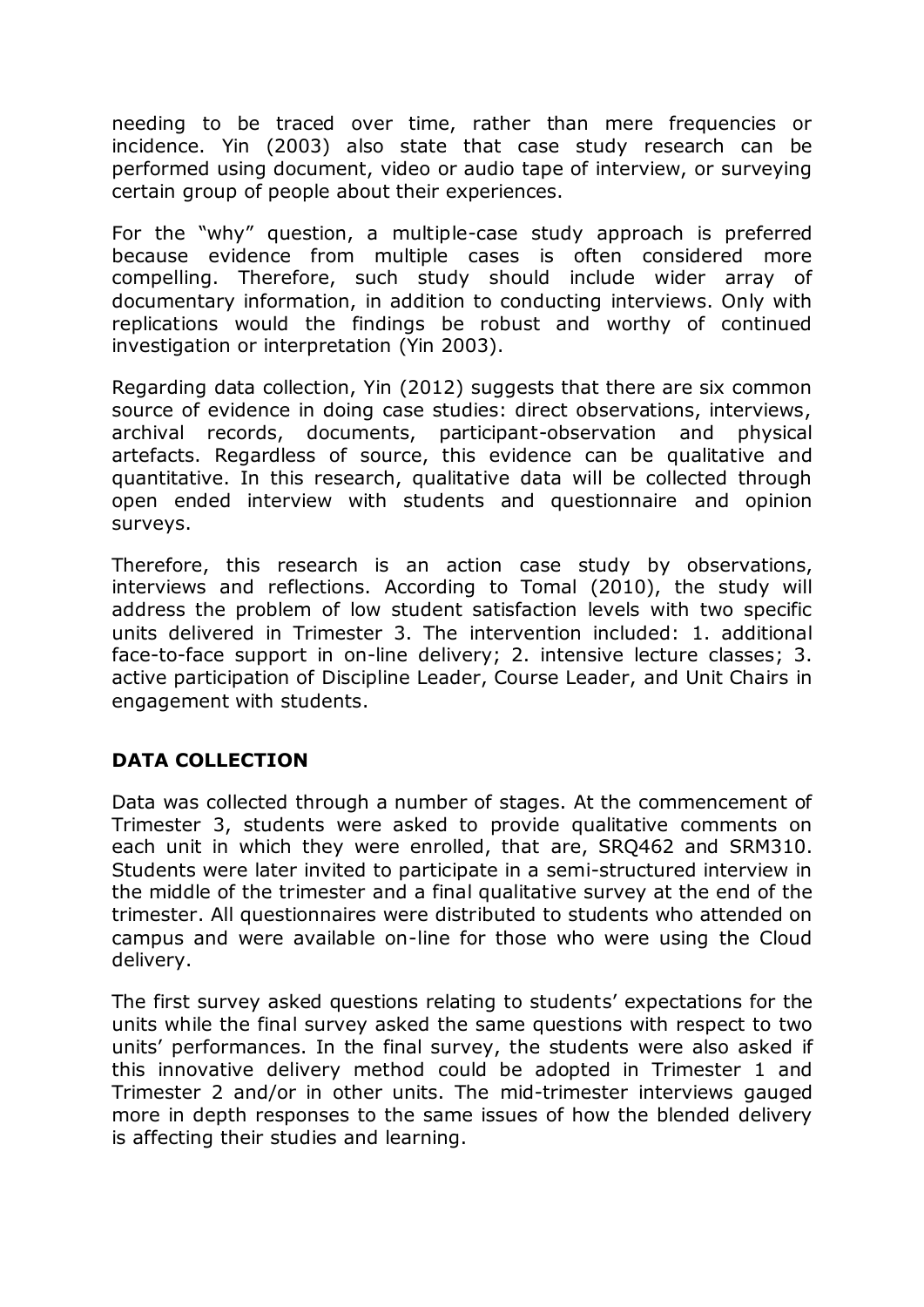#### **CASE STUDIES**

#### **Delivery Methods**

Academic staff proposed interventions for cloud support that were specific to each of the case study units for Trimester 3, 2012. For SRQ462, it was felt that students needed all of the discipline content in order to understand the practical outcomes required for both assessment and real world practice. SRQ462 was therefore delivered using one day of intensive lectures each week for the first three weeks of the trimester. The lectures were presented in a seminar style with a professional environment adopted. It included introductions to on-line technology options including "eLive" and "ePortfolio" to ensure that students felt comfortable using these technological supports when studying in the off campus environment. On campus delivery was completed prior to the Christmas break which has been identified as a key disengagement point with students. This was followed by six weeks of on-line discussion, quizzes and self-assessment activities to strengthen the students' background knowledge, to allow for practice of outcomes and reinforce learning. A further face to face revision lecture was held in the last week of Trimester 3 prior to the final examination.

SRM310 is a highly technical unit that can be difficult for students to understand without step-by-step instructions, repetition and graphics. As well, students need to practice one application before proceeding to the next. SRM310 was therefore structured to provide face-to-face workshops and brief lectures at key points in the delivery road map, facilitated by industry practitioners in construction scheduling. Again, a professional terminology (workshop, seminar) and format was adopted. On-line lecture resources, discussions and tutorials with the Unit Chair were included throughout the trimester.

In both units, the on campus lectures were recorded and made available to all students through "CloudDeakin", the University's web-based student portal. All learning resources were also available on "CloudDeakin". Attendance at the Cloud supported activities was consistent throughout the trimester, with more than 20% attending for SRQ462 while over 30% attend for SRM310.

#### **Responses**

In Trimester 3 of 2012, there were 47 students enrolled in SRQ462 and 25 students in SRM310. Responses were received from 34 students for the first survey and 17 students for the final survey. Mid-trimester interviews were held with four students.

At the commencement of the trimester, the great majority of students had high expectations that both the on-line and the face-to-face components of the units would enhance their learning experience.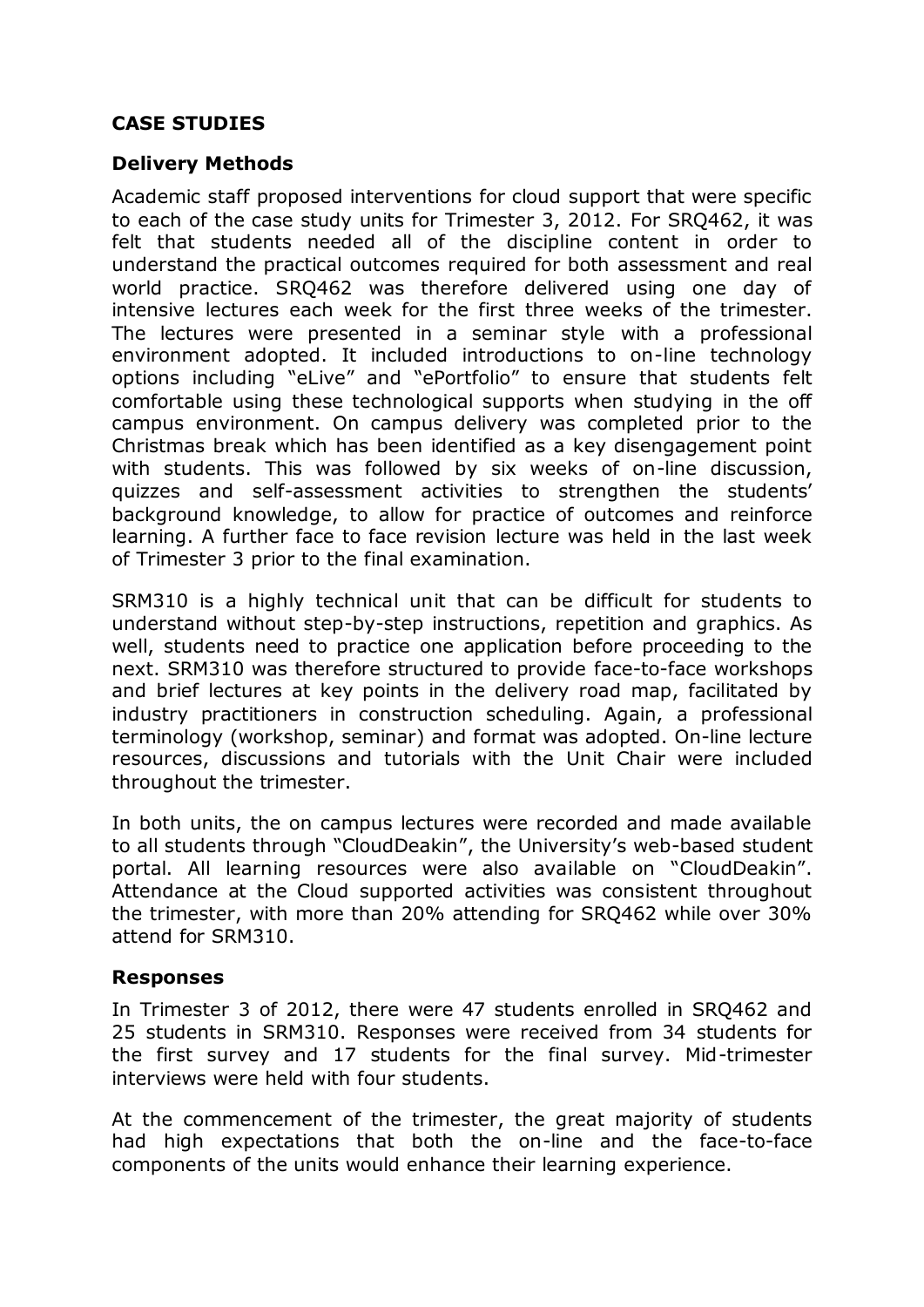*"A great positive move in the first stage of regenerating SRM310."*

*"I am so impressed to see how quick Deakin University reflects on student's feedback from this matter."* 

*"It is great to have both on-line and face to face teaching. The combination allows for a greater increase in knowledge import."* 

Student feedback as the trimester proceeded remained positive. Student comments related to: 1. personal contact and communications with teaching staff; 2. work–life–study balance; 3. learning modes and resources.

#### *Personal Contact and Communications*

Students noted that it is normally difficult in the summer trimester to find 'mutually agreeable' times for meetings with staff. They felt this barrier was minimal during the STEP program, even if they were not attending the lectures or workshops, as there was more structure to delivery overall.

Many students highlighted the quick response by staff to emails or Discussion Board posts posted on "CloudDeakin". Staff noted that, in part, this was due to their enthusiasm for the intervention and their willingness to make it a success. Students also appreciated contact with their peers and the learning that arose from that.

*"You're working with your peers, so you learn faster with groups of people, and yeah, they're the main reasons I've found it beneficial."*

Peer support is an aspect of learning that is often absent from on-line units. Student use of the Discussion Board seemed to be evenly spread between those who attended at least some face-to-face and those who did not. It was not possible to determine peer support offered to those not in attendance.

Another key positive outcome for students was the ability of staff to react quickly to learning and delivery issues. SRM310 revised the timing and length of tutorial workshops based on students' feedback and requests. The workshops were also aligned more closely to assignment submission dates. Academics found communications with students improved. The opportunity to engage less formally with students during lunch enhanced relationships. While this is not feasible for traditional unit delivery, it was a simple measure that added a level of mutual respect and understanding for all participants in the learning experience.

The active communication role taken by non-teaching staff, including discipline leader and course leader, also promoted an open and inclusive environment, particularly for students who did not attend on-campus.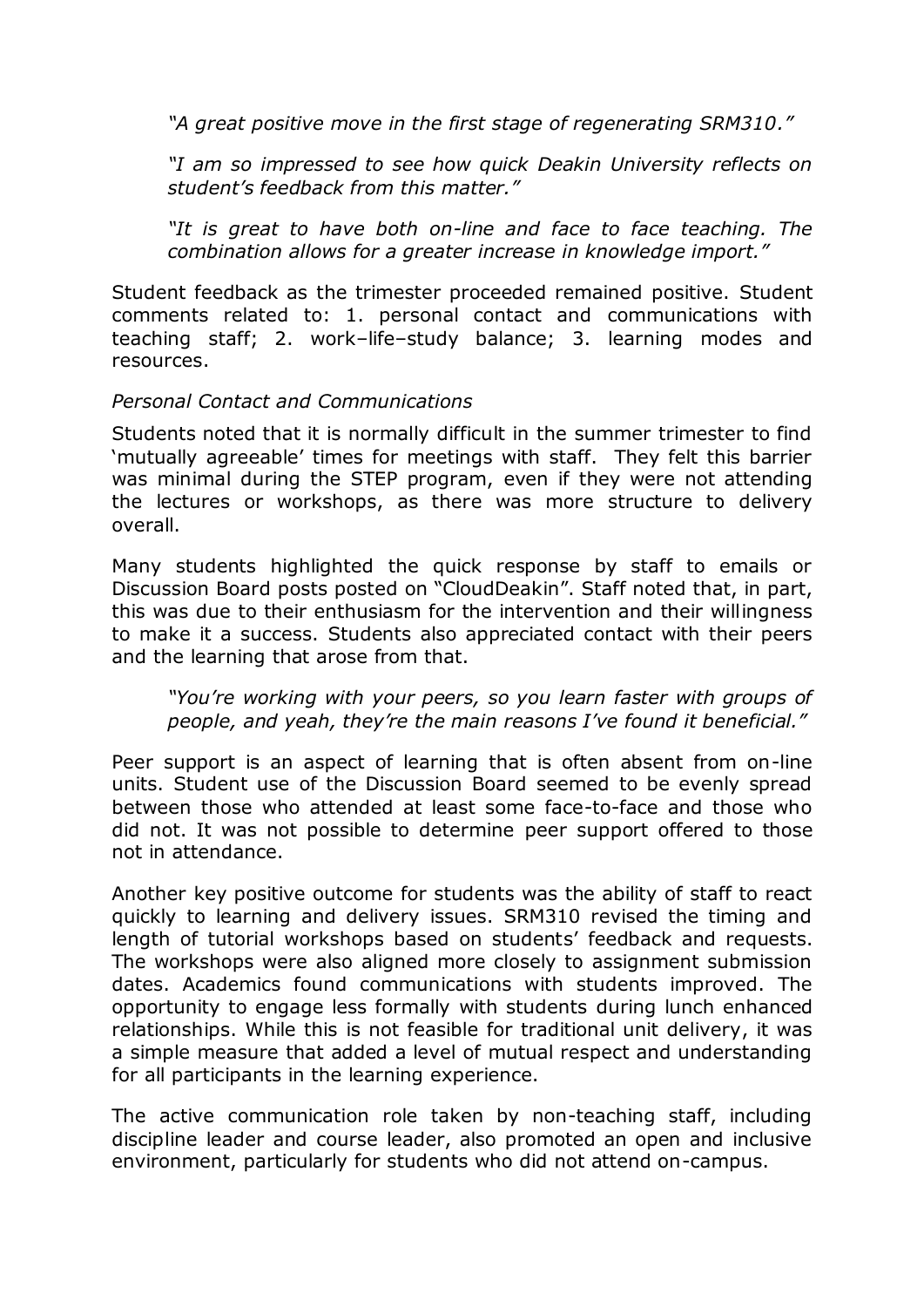#### *Work–Life–Study Balance*

Students made it clear in the initial survey that balancing study with their life is more difficult over the summer trimester.

*"The hardest part about summer school is managing work load."* 

*"(My likely attendance is) unknown due to commitments changing throughout the holidays."*

As the trimester proceeded, students felt that their workload was not as strenuous as expected *"… despite still having four units."* They were able to relate this improvement directly to the revised delivery strategies, particularly for SRQ462 where intensive lectures were introduced.

*"It is far easier to take a whole day off work than be back and forth from work to university."*

*"From a time management perspective, having the intensive days is fantastic."*

A recurring topic with respect to their more balanced trimester was the perception by students that their learning was 'faster' with face-to-face support. Students also felt they gained a more clear understanding of assessment requirements.

*"… it's fast tracked the learning process just by having a quick workshop with him there."* 

The funding provided by the STEP program allowed academic staff the necessary support to prepare for the face-to-face classes. There was, however, a perception that these on-campus classes provided structure and consistency to the summer and that staff, like the students, were kept on track and connected during the trimester.

#### *Learning Modes and Resources*

Learning resources available to students on "CloudDeakin" included copies of lecture presentations, recordings of lecture presentations, copies of workshop materials, Discussion Board posts, and, for SRQ462 only, tutorial questions and "eLive" access for tutorials. Students agreed that there was a large amount of material available on-line. They felt that the addition of face-to-face support made it easier to navigate the on-line materials, provide a "broader, wider and clearer" context and gave more structure to their learning. They also believed that by covering a lot of material in a shorter space of time it allowed them more time for reflection of their learning. Students commented on their better use of the reading materials as they had a much better idea of the overall content and framework for the subject material.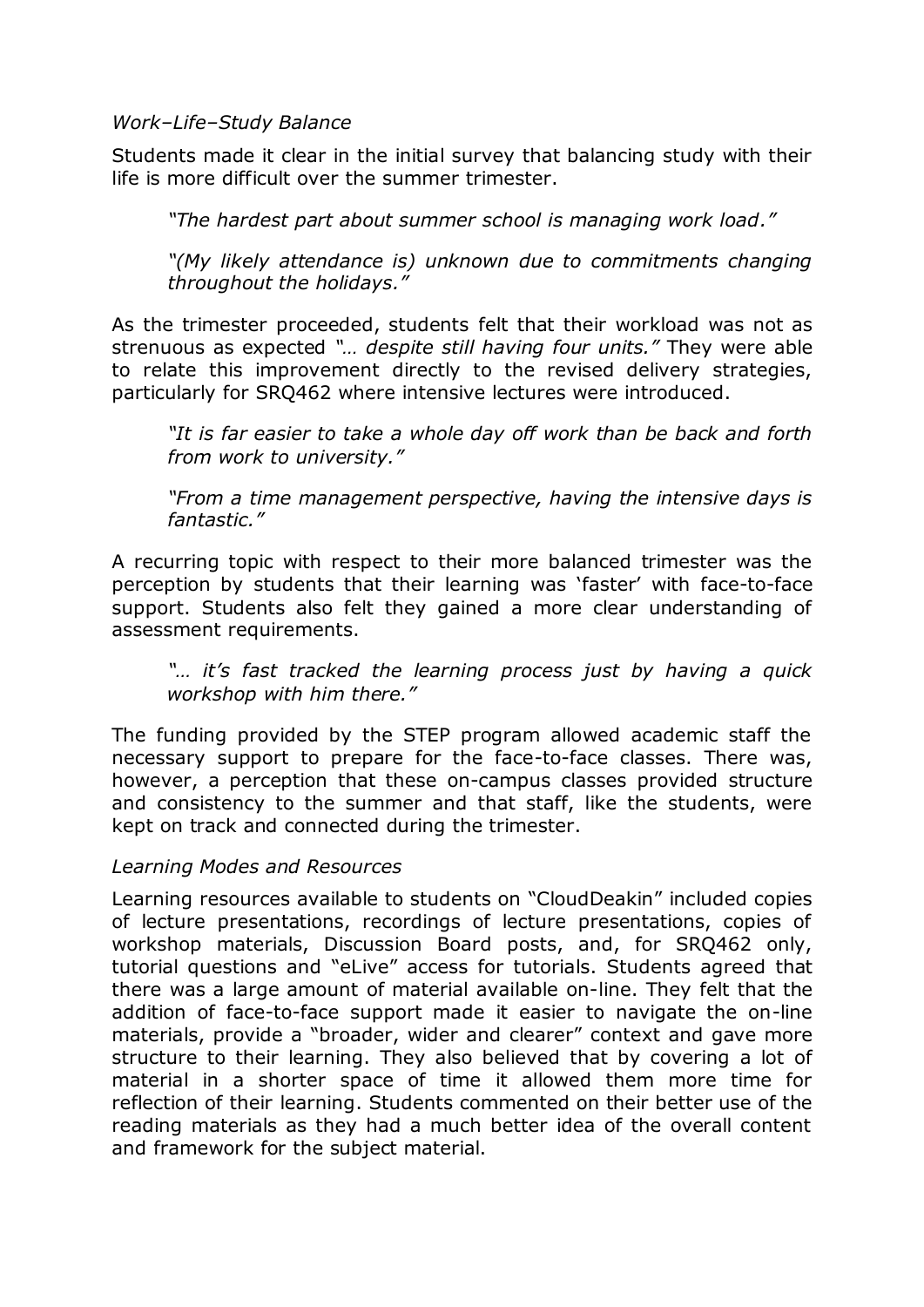The word 'flexibility' was used frequently in reference to the ability to attend on-campus; the cloud based delivery options and the range and availability of learning materials. They talked about 'windows of help' in reference to email, "CloudDeakin" and face-to-face contact, as well as options for review if they did not understand the work. They noted the obvious advantage of on-line delivery in that *'you don't need to travel to uni'* which can be a substantial attraction given Deakin's regional location. The availability of lecture recordings on-line was critical for those who attended as well as those who did not.

# **Student Outcomes**

It is difficult to measure the success of the intervention with respect to student outcomes or retention. Nevertheless, the improvement of students' results after the implementation of the "Innovative Delivery – The Supported Cloud" approach are observed. SRQ462 was first taught in the summer trimester in 2009 while SRM310 has been taught in Trimester 3 since 2006. Both units are also taught in Trimester 2. In consideration with the availability of data, outcomes of these two units in Trimester 3 2012 are compared to those only from 2008 to 2011. Figure 1 presents the distributions of students with five categories of marks in Trimester 3 2012 in comparison with average percentages in Trimester 3 from 2008 to 2012 for each unit. The percentages of students in Trimester 3 2012 drastically decreased in the two low categories compared to those from 2008 to 2011. In Trimester 3 2012, 8 out of 45 students in SRQ462 and 9 out of 25 students in SRM310 reached 80 or higher marks. These ratios were never achieved in previous years. Comparisons of distributions indicate that the STEP applied in Trimester 3 2012 improved students' learning outcomes.





# **Barriers and Success Factors**

Probably the most critical factor in on-line learning is the successful performance of the on-line learning platform. The interventions for these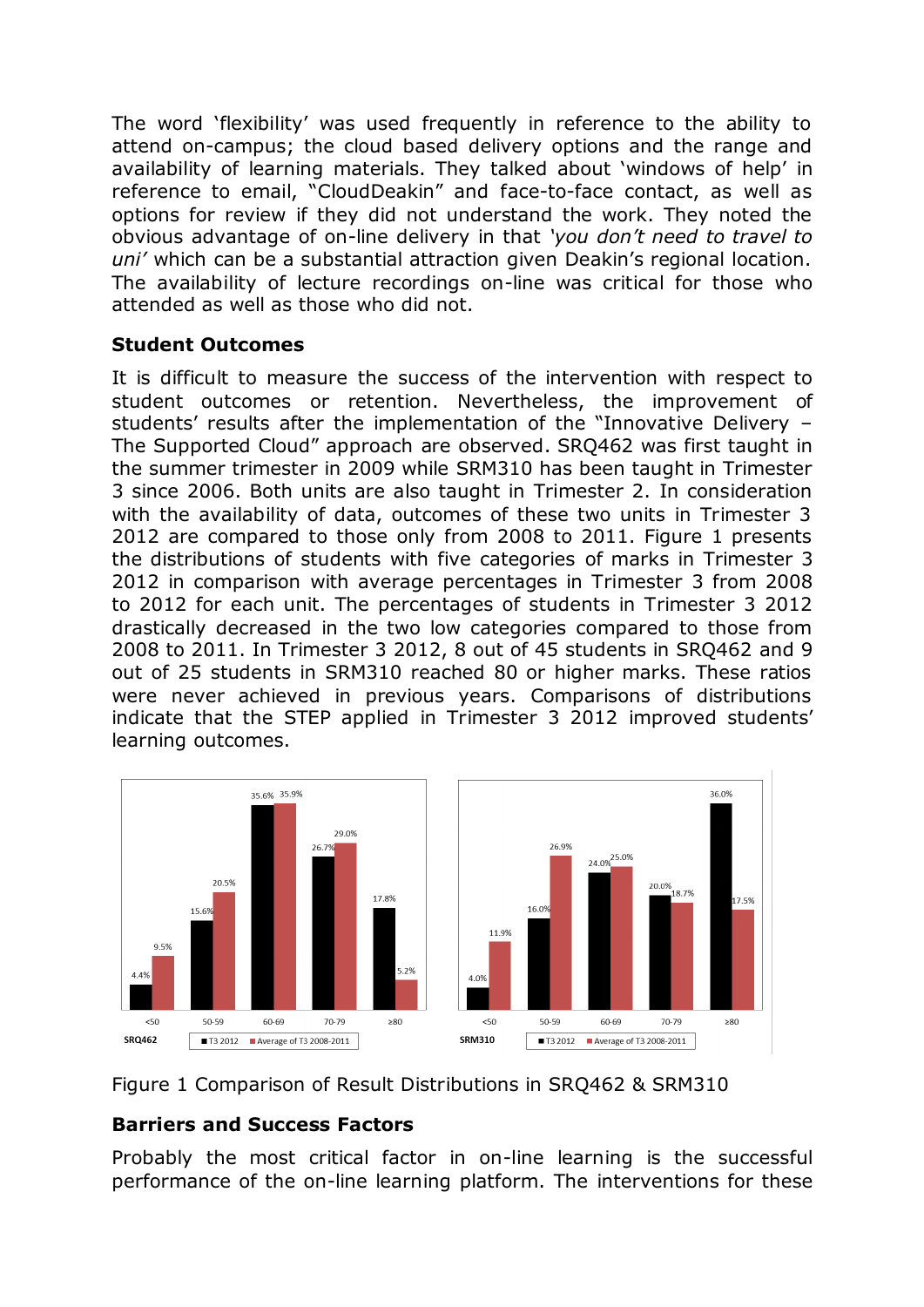units were structured so that students were not required to attend for what were, in reality, on-line units. Nevertheless, there was concern from students that they may be disadvantaged by not attending. This concern was reiterated throughout the trimester.

*"I worry for the people that haven't come to the tutorials."* 

*"… as an on-line student, I felt I definitely got the rough end of the stick compared to those who actually attended."* 

Given this apprehension, it was unfortunate that on-going difficulties with the sound quality and availability of lecture recordings occurred during Trimester 3, 2012. The majority of negative comments from students related to the poor quality or non-existent lecture recordings. Students' anxiety was minimised due to the improved communications by staff together with the University's obvious attempts to rectify the problems.

Students were also concerned about the addition of face-to-face activities for units publicised as 'on-line'. Future use of face-to-face activities for on-line units will be clearly outlined in the University Handbook to ensure students' make informed choices when selecting their trimester of study.

One of the noteworthy aspects of this research was that students were appreciative of the attempt to make changes in these specific units, regardless of any perceived benefits.

*"I appreciate the time that has been put in to allow us to do it this way."* 

*"Thanks for trying to improve things and listening."* 

It was also clear that, the majority of students in this research, including those who did not attend any on-campus activities, stated that they prefer face-to-face learning.

*"If I had my choice, I would want it solely on campus."*

*"Personally, I prefer face-to-face."*

The preference for face-to-face learning, however, does not equate to the actual attendance on campus. Students will determine attendance based on factors other than their educational needs. Competing factors included distance, holidays, work, study in other units, and family. These factors are magnified in Trimester 3, particularly with respect to families and holidays.

# **CONCLUSIONS**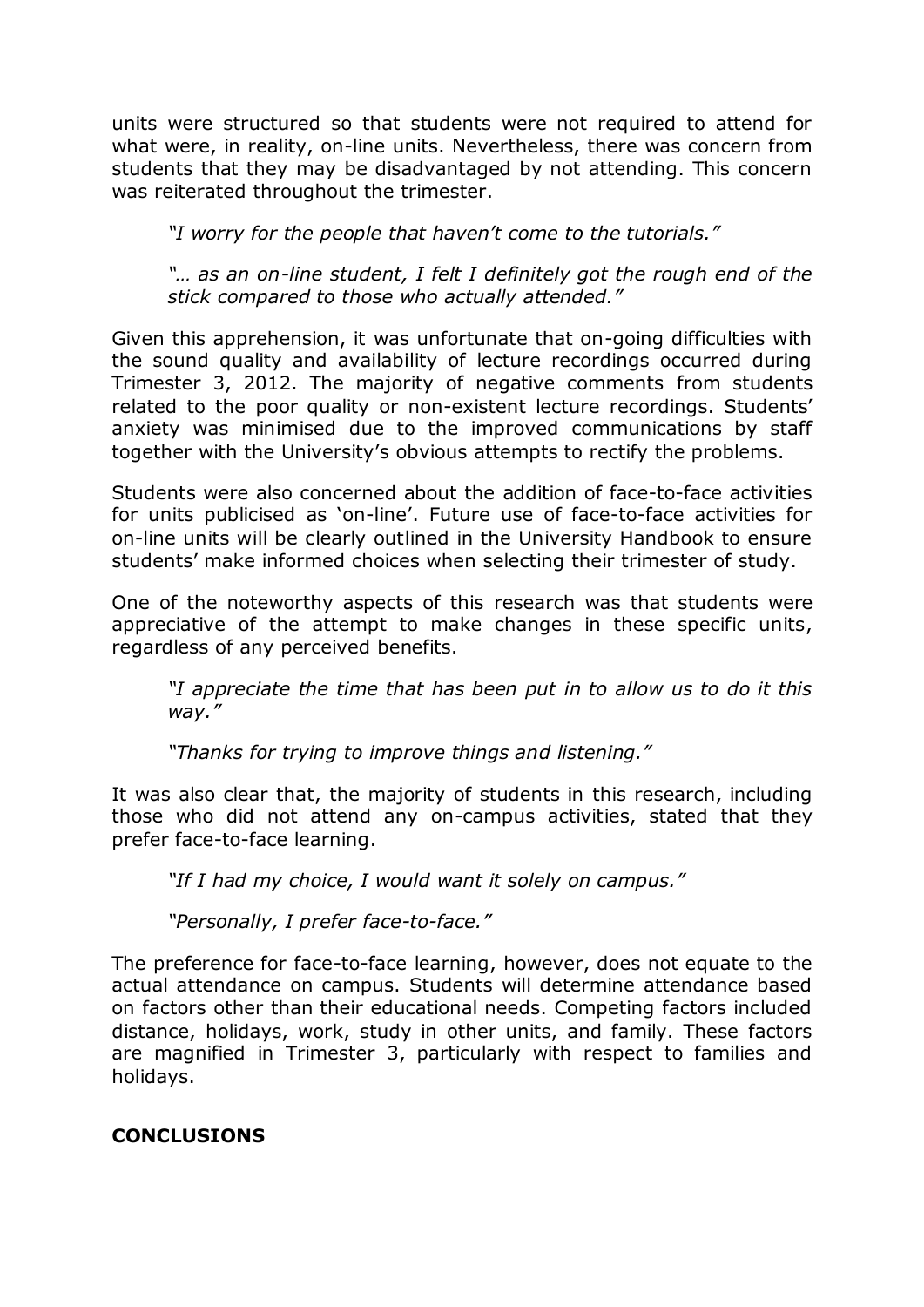Continuous and reflective evaluation of teaching and learning allows for targeted changes in delivery and assessment. The STEP interventions were used to target units that, for a number of years, had low student evaluations over Trimester 3. Despite students' preference for face-toface learning, there is increasing demand for on-line units and increasing numbers of students in on-line classes. Students identified that face-toface classes provided peer support, staff contact and engagement that will lead to improved learning, but this is countered by pressures of employment and family, and flexibility required to learn "where students are". Nevertheless, students believe that cloud supported learning can work and is well suited for these two units. They believe it could be suitable for other units, though not for first year studies.

Academics were overwhelmingly pleased with the changes to these units. The ability to continue to provide changes, without the support provided by STEP funding, still needs to be addressed. The challenge for academics is how to provide the benefits of face-to-face learning in an on-line environment. Offering supported Cloud delivery is one means of achieving this. Face-to-face workshops need to be added in a structured manner so that no students are disadvantaged. They also need to add value to Cloud based material, rather than replicate a traditional tutorial or lecture. Academics need to be innovative and interrogate their units to identify 'Cloud' and 'Located' suitability. Further research will continue to explore how this blend can best be achieved.

#### **REFERENCES**

- Garrison, DR 2011, *E-Learning in the 21st Century : A Framework for Research and Practice*, Taylor and Francis, Hoboken.
- McShane, K 2004, 'Integrating face-to-face and online teaching: academics' role concept and teaching choices', *Teaching in Higher Education*, vol. 9, no. 1, pp. 3-16.
- Poon, J 2012, 'Use of blended learning to enhance the student learning experience and engagement in property education', *Property management*, vol. 30, no. 2, pp. 129-56.
- Ramsden, P 2003, *Learning to Teach in Higher Education*, 2nd edn, Routledge Falmer, London.
- Stacey, E & Visser, L 2005, 'The History of Distance Education in Australia', *Quarterly review of distance education*, vol. 6, no. 3, pp. 253-9.

Tomal, DR 2010, *Action Research for Educators*, Rowman & Littlefield.

Tucker, R & Morris, G 2011, 'Anytime, anywhere, anyplace: Articulating the meaning of flexible delivery in built environment education', *British Journal of Educational Technology*, vol. 42, no. 6, pp. 904-15.